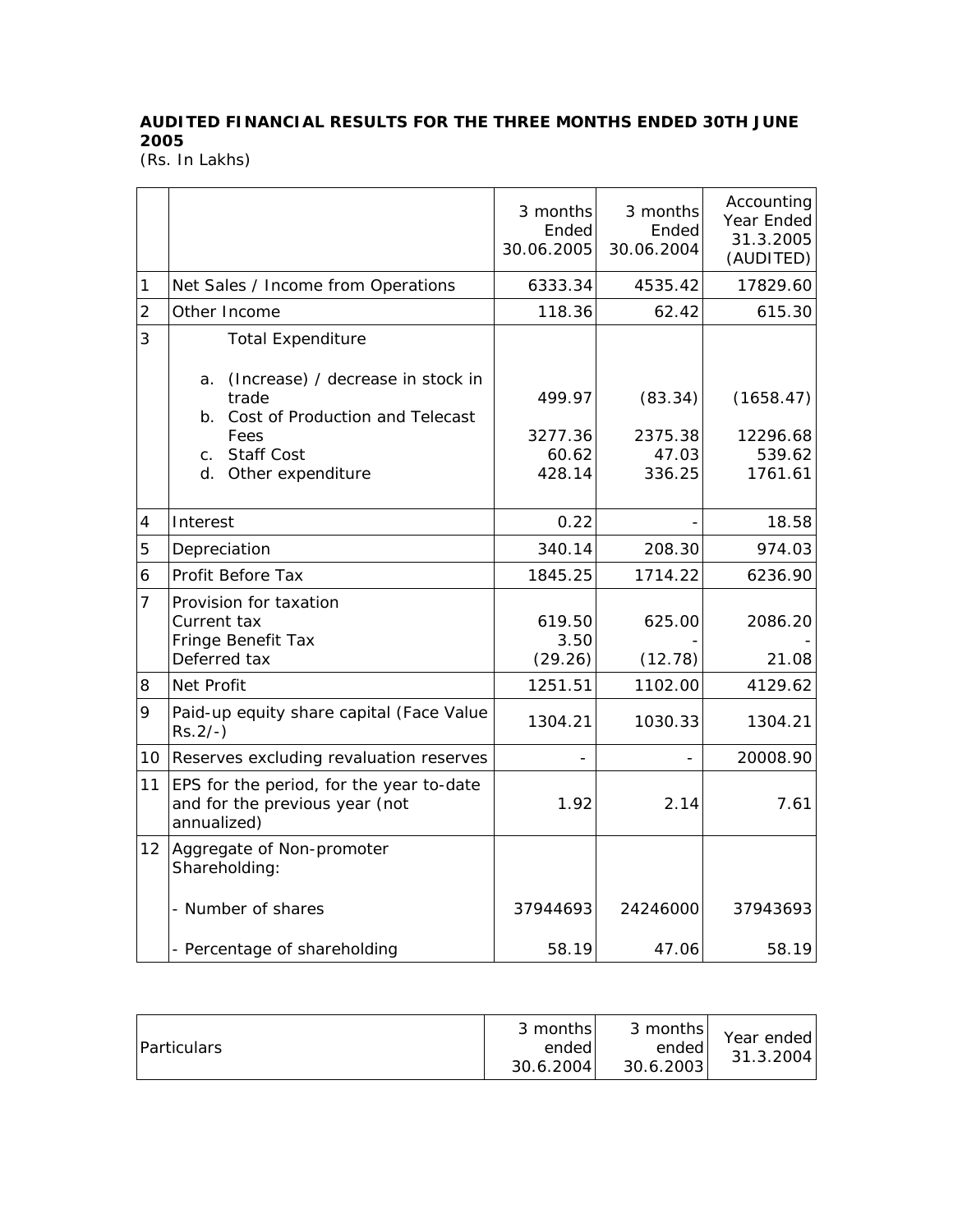| 1<br>Segment Revenue                                                                                                                                       |                                                              |                                                                                        |                                                                       |                                                                                  |
|------------------------------------------------------------------------------------------------------------------------------------------------------------|--------------------------------------------------------------|----------------------------------------------------------------------------------------|-----------------------------------------------------------------------|----------------------------------------------------------------------------------|
| a. Commissioned Programs<br>b. Sponsored Programs<br>Others<br>Total<br>Total Net Sales / Income from<br>Operations                                        | Less: Inter segment revenue                                  | 4726.23<br>872.80<br>734.31<br>6333.34<br>6333.34                                      | 3805.82<br>729.60<br>4535.42<br>4535.42                               | 16481.98<br>3192.81<br>19674.79<br>19674.79                                      |
| 2 Segment Results:<br>Profit before tax and interest from each<br>segment                                                                                  |                                                              |                                                                                        |                                                                       |                                                                                  |
| a. Commissioned Programs<br>b. Sponsored Programs<br><b>Others</b><br>Total<br>Add: (i) Other Income<br>Total<br>Less: (i) Interest<br>expenditure<br>offs | (ii) Other un allocable<br>Total Profit before tax and write | 2168.35<br>78.45<br>63.44<br>2310.24<br>118.36<br>2428.60<br>0.22<br>583.13<br>1845.25 | 1853.90<br>199.91<br>2053.81<br>62.42<br>2116.23<br>402.01<br>1714.22 | 7419.15<br>777.74<br>8196.89<br>426.83<br>8623.72<br>18.58<br>2368.24<br>6236.90 |
| 3<br>Capital Employed<br>(Segment assets - Segment Liabilities)<br>Commissioned<br>Sponsored<br><b>Others</b><br>Total                                     |                                                              | 7105.29<br>1215.81<br>1198.77<br>9519.87                                               | 4133.72<br>903.25<br>152.38<br>5189.35                                | 6494.44<br>1399.67<br>1229.41<br>9123.52                                         |

Notes:

- 1. The above results were taken on record by the Board of Directors at their adjourned meeting held on 04<sup>th</sup> August 2005.
- 2. The above results have been reviewed by the statutory auditors of the Company.
- 3. The Company released its film "Kyaa Kool Hai Hum" during the quarter.
- 4. There were no Investors Complaints pending at the beginning of the quarter. The Company has received 29 complaints from the Investors during the quarter ended 30 th June 2005 and all the complaints were disposed of during the quarter. There were no complaints lying unsolved at the end of the quarter.
- 5. Corresponding figures of the previous period have been regrouped / restated, wherever necessary.